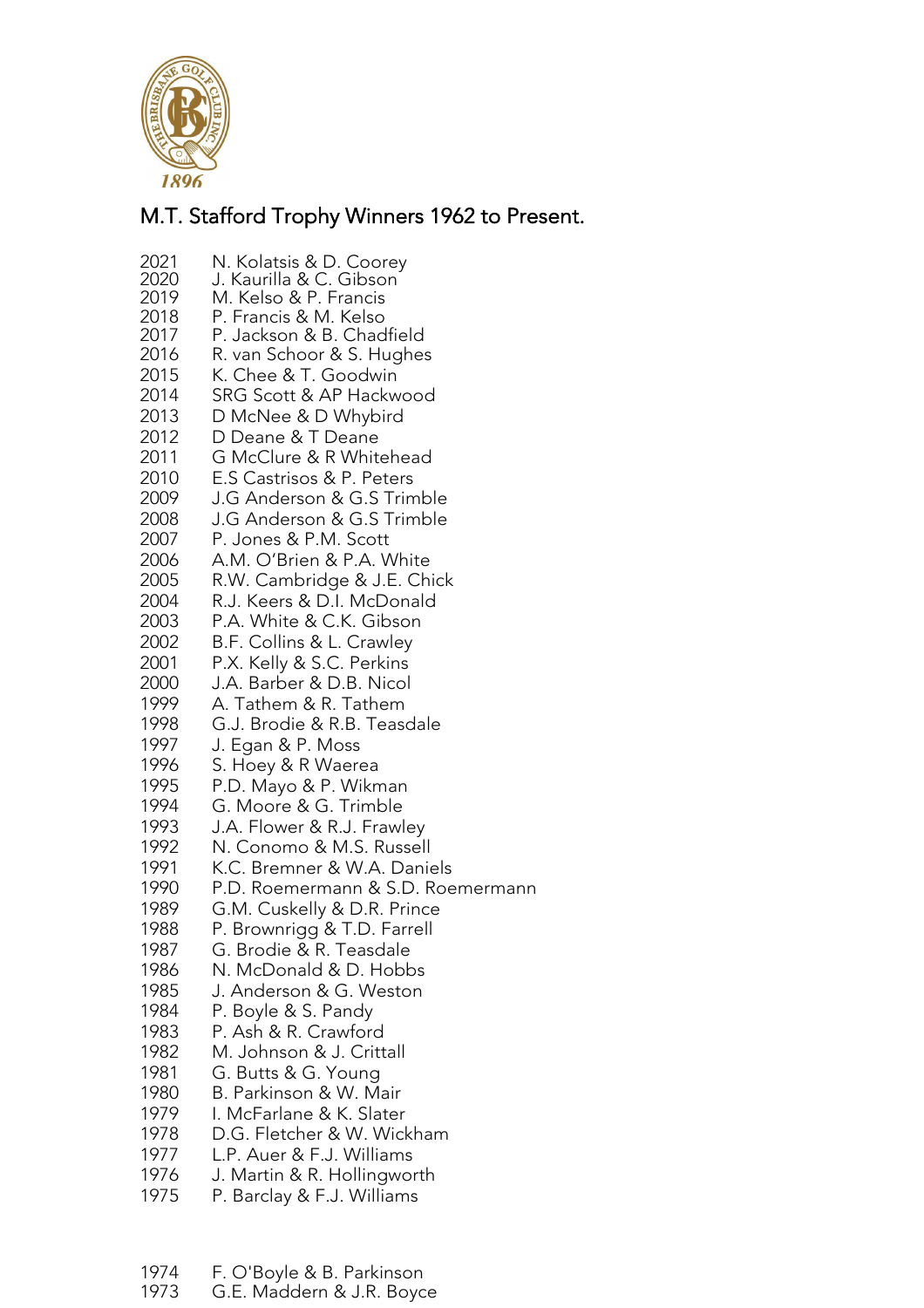- J.L. Briggs & T.R. Byrnes
- J.M. Lock & B.L. Greer
- A.J. Bishop & R.K. McTaggart
- D.J. Celland & R.J. Nicholson